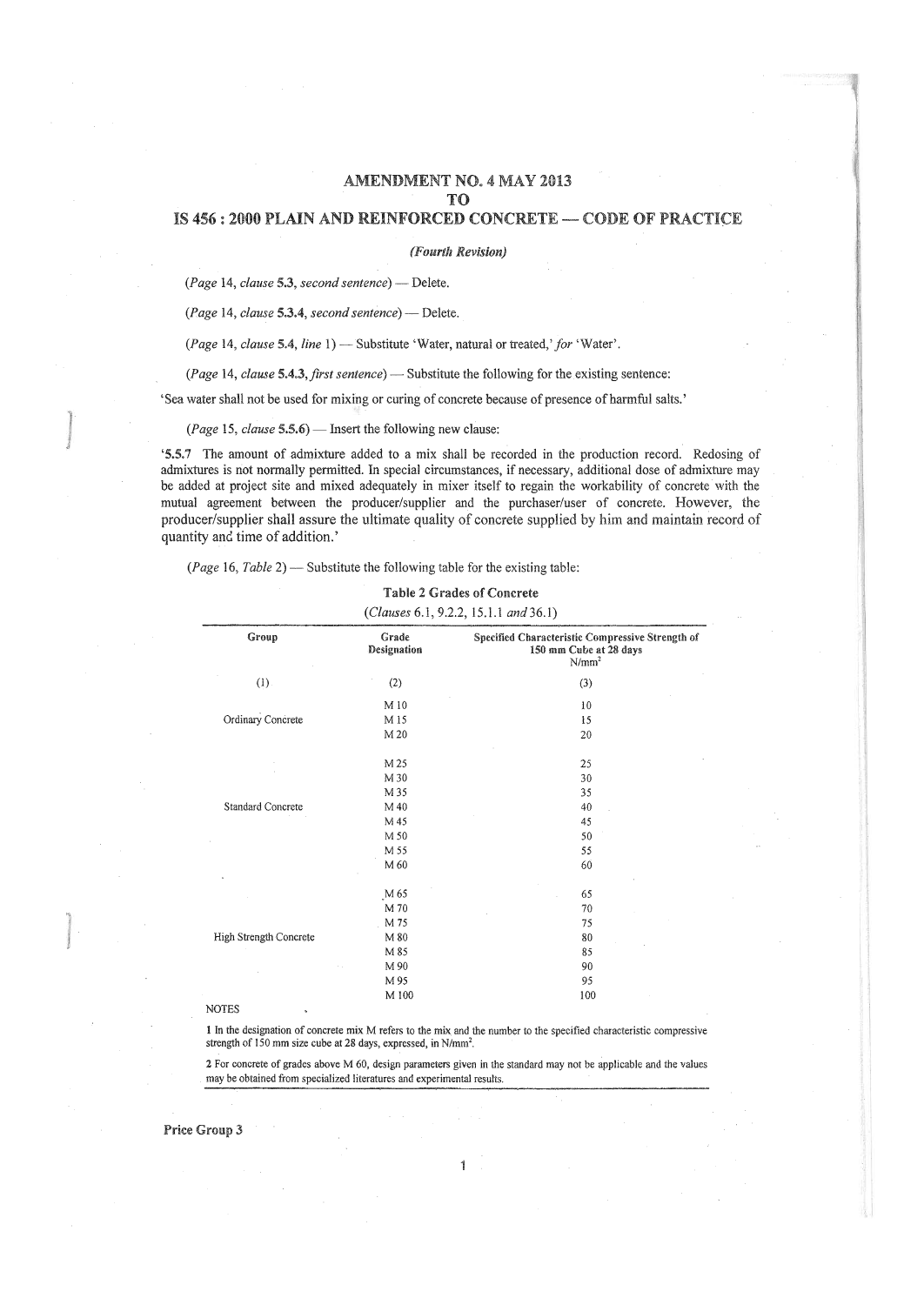#### Amendment No.4 to IS 456 : 2000

*(Page* 17, *clause* 8.1, *line* 3) - Insert the word 'life' after 'service'.

*(Page 20, Table 5, Note 1)* — Substitute the following for the existing note:

'1 Cement content prescribed in this table is irrespective of grades and types of cement and is inclusive of mineral admixtures mentioned in  $\lambda$ . The minimal admixtures such as fly ash or ground granulated blast furnace slag shall be taken into account in the conception.<br> $\lambda$ . The minimal admixtures such as fly ash or ground granulated blast furnace slag shal respectively, beyond which these additions, though permitted, shall not be considered for these purposes.'

*(Page* 20, *Table* 5, *Note* 2) - Insert the following new note:

'3 The minimum cement content, maximum free water-cement ratio and minimum grade of concrete are individually related to exposure.'

[*Page* 21, *clause* **8.2.5.4** (b), *para*  $2$ ]  $-$  Substitute 'fly ash conforming to IS 3812 (Part 1) or ground granulated' *for* 'fly ash (Grade 1) conforming to IS 3812 or granulated' and '25 percent' *for* '20 percent'.

*(Page* 21, *clause* 8.2.6.2, *para* 2) - Substitute the following for the existing para:

'Additional protection may be obtained by the use of suitable impermeable barriers.'

*(Page 22, clause 9.2.1)* - Insert the following at the end:

'If so desired, the employer shall be provided with supporting data i.ncluding graphs showing strength *versus*  water-cement ratio for range of proportions, complete trial mix proportioning details to substantiate the choice of cement content, fme and coarse aggregate content, water, mineral admixtures, chemical admixtures, etc.'

*(Page 22, clause 9.2.2, first sentence)* — Insert the following after first sentence:

'Proportion/grading of aggregates shall be made by trial in such a way as to make densest possible concrete.'

*(Page 23, Table 8)* — Substitute the following for the existing table:

| (Clause 9.2.4.2 and Table 11) |                                                                    |                                               |  |  |  |  |
|-------------------------------|--------------------------------------------------------------------|-----------------------------------------------|--|--|--|--|
|                               | <b>Grade of Concrete</b>                                           | <b>Assumed Standard Deviation</b><br>$N/mm^2$ |  |  |  |  |
|                               | $M10$ )<br>M15                                                     | 3.5                                           |  |  |  |  |
|                               | M 20<br>M 25                                                       | 4.0                                           |  |  |  |  |
|                               | $M30$ <sup>~</sup><br>M 35<br>M 40<br>M 45<br>M 50<br>M 55<br>M 60 | 5.0                                           |  |  |  |  |

Table 8 Assumed Standard Deviation *(Clause* 9.2.4.2 and *Table* 11)

#### NOTES

1 The above values correspond to the site control having proper storage of cement; weigh batching of all materials; controlled addition of water; regular checking of all materials, aggregate grading and moisture content; and periodical checking of workability and strength. Where there is deviation from the above, the values given in the above table shall be increased by 1 N/mm<sup>2</sup>.

:2 For grades above M 60, the standard deviation shall be established by actual trials based on assumed proportions, before finalizing the mix.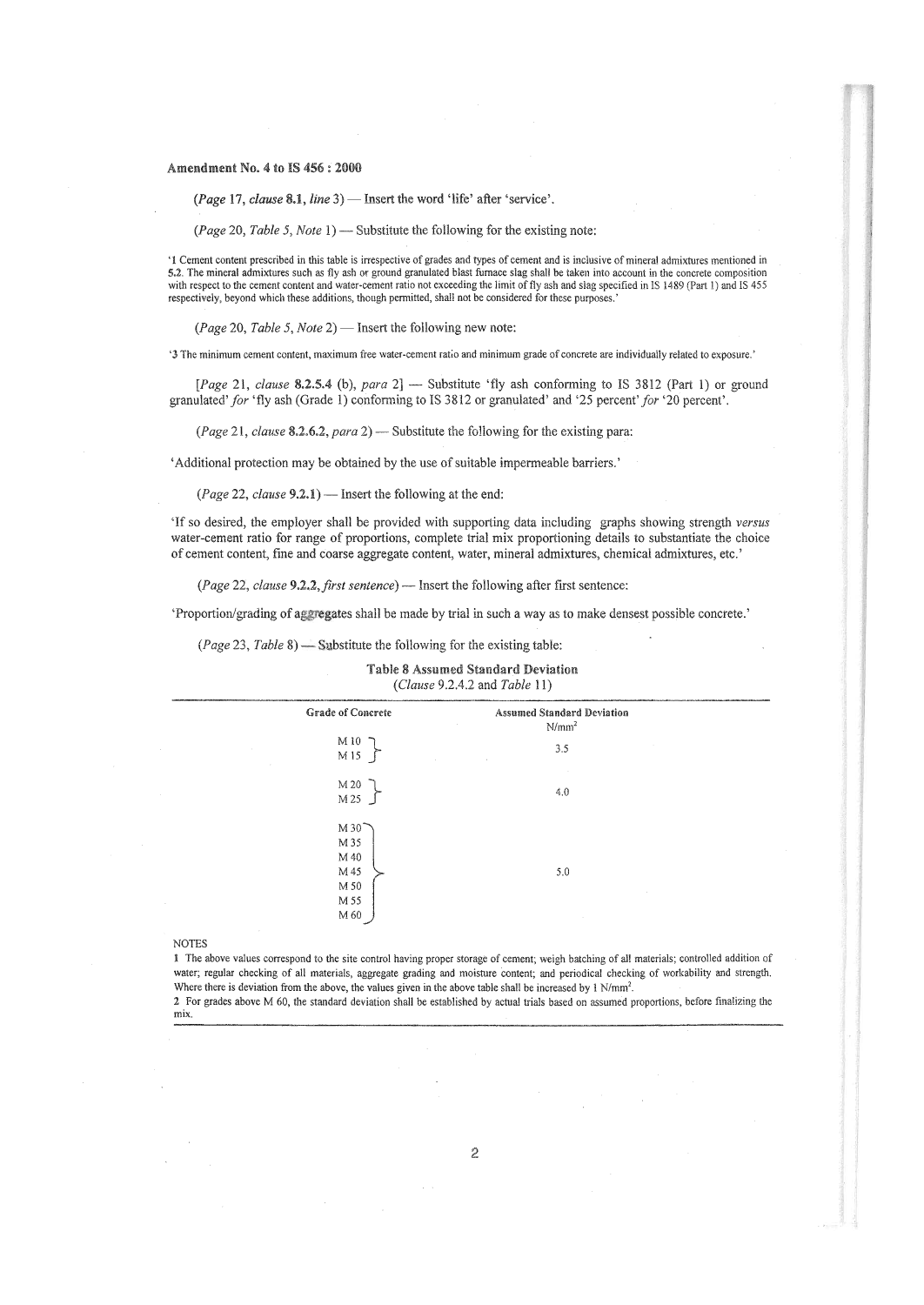*(Page 24, clause 10.2, para 2)* — Substitute the following for the existing para:

'For large and medium project sites, the concrete shall be sourced from ready~mixed concrete plants or from captive on-site or off-site automatic batching and mixing plants. The concrete produced and supplied by readymixed concrete plants shaH be in accordance with IS 4926. In case of concrete from captive on-site or off-site automatic batching and mixing plants, similar quality control shall be followed.'

*(Page 24, clause 10.2.1, first sentence) — Substitute the following for the existing sentence:* 

'The grading of aggregate shall be controlled by obtaining the coarse aggregate in different sizes and blending them in right proportions, the different sizes being stocked in separate stock-piles.'

*(Page 24, clause 10.2.2)* — Substitute the following for the existing clause:

'10.2.2 The accuracy of the measuring equipment shall be within ±2 percent of the quantity of cement and mineral admixtures being measured and within  $\pm 3$  percent of the quantity of aggregate, chemical admixtures and water being measured. In a batching plant, the concrete production equipment shall be calibrated initially at the time of installation or reconditioning of the equipment and subsequently at the following intervals:

a) MechanicaV knife edge systems: At least once every two months

b) Electrical/load cell systems : At least once every three months'.

*(Page 24, clause 10.2.3)* — Substitute the following for the existing clause:

'10.2.3 All ingredients of concrete shall be used by mass except water and chemical admixtures, which may be by volume.'

*(Page 24, clause 10.2.5, fourth sentence)* — Insert the following after fourth sentence:

'Where batching plants are used, it is recommended to determine moisture content by moisture probes fitted to the batching plants. '

*(Page 24, clause 10.3, first and second sentence) — Substitute the following for the existing sentences:* 

'Concrete shall be mixed in a mechanical mixer *(see also* IS 1791 and IS 12119). It shall be ensured that stationary or central mixers and truck mixers shall comply with the performance criteria of mixing efficiency as per IS 4634. Mixing efficiency test shall be performed at least once in a year.'

*(Page 25, clause 10.3.1)* — Substitute the following for the existing clause:

'10.3.1 As a guidance, the mixing time shall be at least 2 min for conventional free fall (drum) batch type concrete mixers. For other types of more efficient mixers, manufacturers' recommendations shall be followed.'

*(Page 25, clause 10.3.3)* — Substitute the following for the existing clause:

'10.3.3 Dosages of retarders, plasticizers and superplasticizers shall be restricted to 0.5, 1.0 and 2.0 percent respectively by mass of cementitious materials; however, the dosages of polycarboxylate based admixtures shall not exceed 1.0 percent. A higher value of above admixtures may be used, if agreed upon between the manufacturer and the constructor based on performance tests relating to workability, setting time and early age strength.'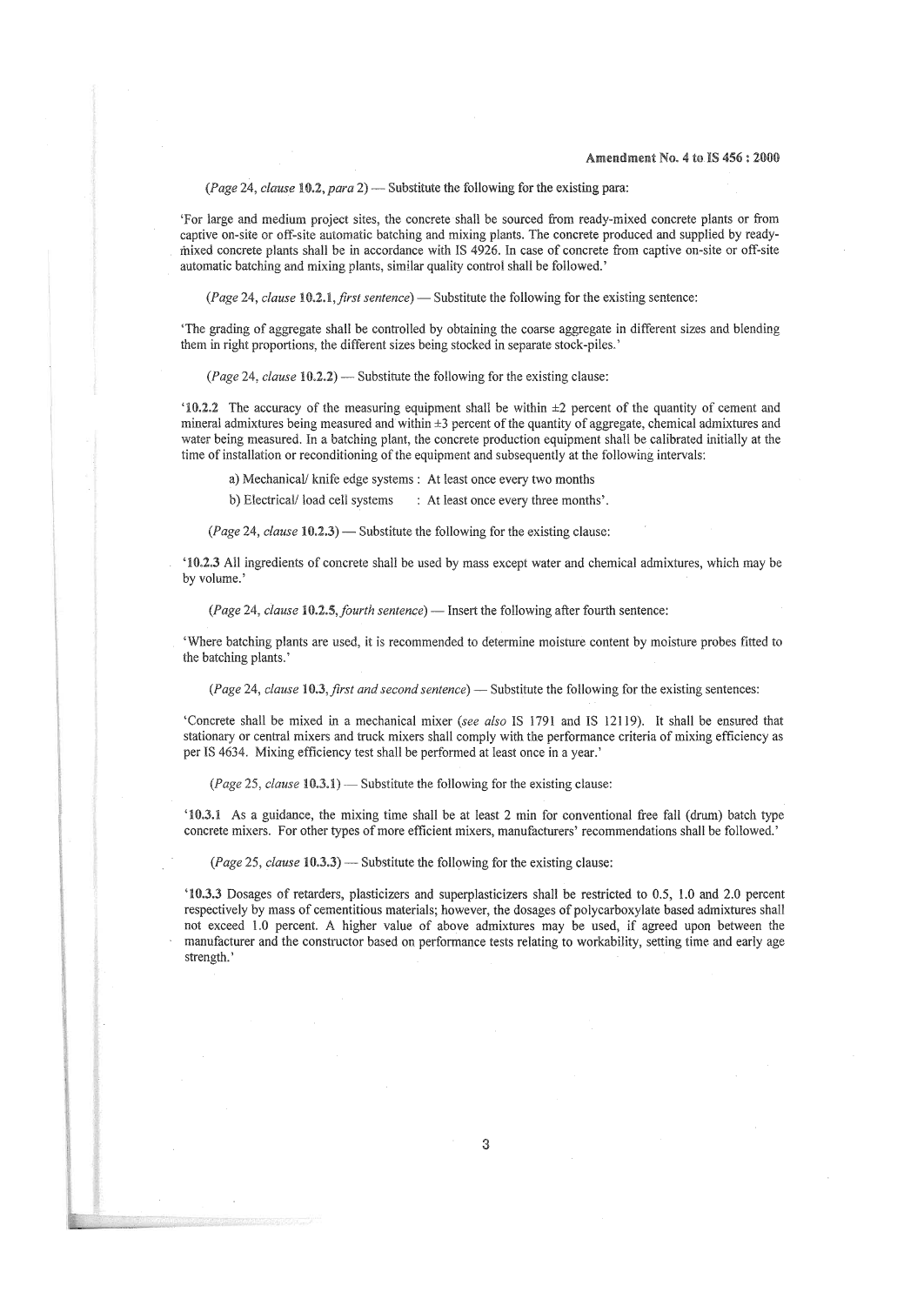# Amendment No. 4 to IS 456: 2000

*(Page 25, clause 11.1, informal table)* — Substitute the following for the existing table:

| a) Deviation from specified dimensions<br>of cross-section of columns and<br>beams | $+10$<br>$5 \text{ mm}$                                                                         |
|------------------------------------------------------------------------------------|-------------------------------------------------------------------------------------------------|
| b) Deviation from dimensions of<br>footings:                                       |                                                                                                 |
| 1) Dimensions in<br>plan                                                           | $+50$<br>$-10$ mm                                                                               |
| 2) Eccentricity                                                                    | 0.02 times the width of the footing in the<br>direction of deviation but not more than 50<br>mm |
| 3) Thickness                                                                       | $+50$<br>$-10$ mm                                                                               |
|                                                                                    | or                                                                                              |
|                                                                                    | $\pm$ 0.05 times the specified thickness,<br>whichever is less                                  |
|                                                                                    |                                                                                                 |

*(Page 27, clause 13.4, para 1, fourth sentence)* - Delete.

[Page 30, Table 11 (see also Amendments No. 1 and 3)] - Substitute the following for the existing Table 11:

| Specified<br>Grade | Mean of the Group of 4 Non-Overlapping Consecutive Test<br>Results in N/mm <sup>2</sup> | <b>Individual Test</b><br>Results in N/mm <sup>2</sup> |
|--------------------|-----------------------------------------------------------------------------------------|--------------------------------------------------------|
|                    | Min                                                                                     | Min                                                    |
| (1)                | (2)                                                                                     | (3)                                                    |
| M 15 and           | $\geq f_{ck}$ + 0.825 x established standard deviation                                  | $\geq f_{ck}$ - 3 N/mm <sup>2</sup>                    |
| above              | (rounded off to nearest $0.5 \text{ N/mm}^2$ )                                          |                                                        |
|                    | Οľ                                                                                      |                                                        |
|                    | $f_{ck}$ + 3 N/mm <sup>2</sup> ,                                                        |                                                        |
|                    | whichever is greater                                                                    |                                                        |

Table 11 Characteristic Compressive Strength Compliance Requirement *(Clauses* 16.1 *and 16.3)* 

### NOTES

1 In the absence of established value of standard deviation, the values given in Table 8 may be assumed, and attempt should be made to obtain results of 30 samples as early as possible to establish the value of standard deviation.

2 For concrete of quantity up to 30  $m<sup>3</sup>$  (where the number of samples to be taken is less than four as per the frequency of sampling given in 15.2.2), the mean of test results of all such samples shall be  $f_{ck}$  + 4 N/mm<sup>2</sup>, minimum and the requirement of minimum Individual test results shall be  $f_{ek} - 2$  N/mm<sup>2</sup>, minimum. However, when the number of sample is only one as per 15.2.2, the equirement shall be  $f_{ek} + 4$  N/mm<sup>2</sup>, minimum.

*[Page* 41, *clause* 24.4.1 (a)] - Substitute the following for the existing:

'a) Calculate the sum of the midspan moment and the average of the support moments (neglecting signs) for each paneL'

*(Page* 42, *clause* 26.2.1, *Note* 2) - Insert the following new note:

'3 For plain cement concrete of M15 grade with nominal reinforcement, the design bond stress may be taken as 1.0 N/mm<sup>2</sup>.'